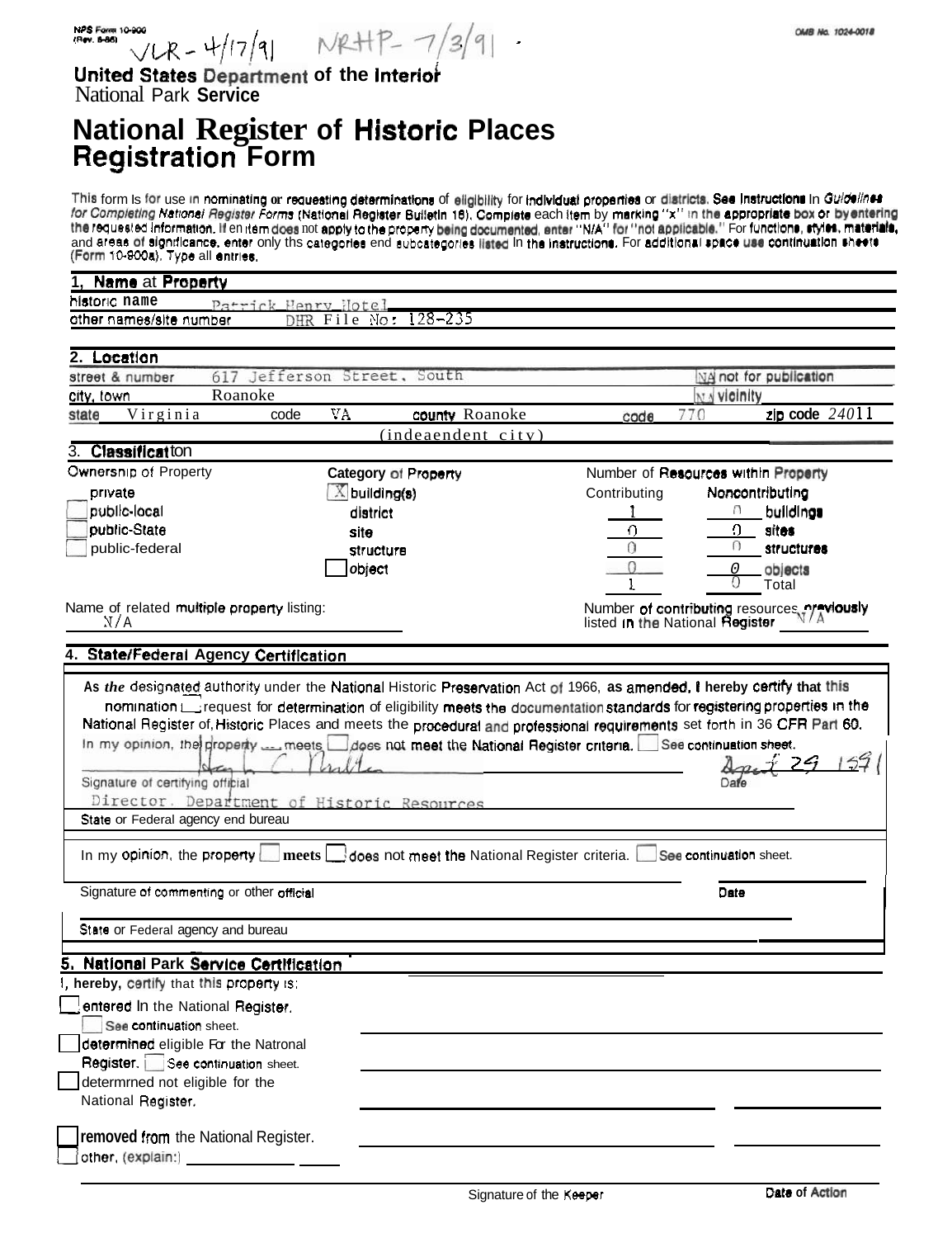| 6. Function or Use<br>Historic Functions (enter categories from instructions)<br>Domestic: Hotel | Current Functions (enter categories from instructions)<br>Domestic: Hotel |
|--------------------------------------------------------------------------------------------------|---------------------------------------------------------------------------|
|                                                                                                  |                                                                           |
| 7. Description<br><b>Architectural Classification</b><br>(enter categories from instructions)    | materials (enter categories from instructions)                            |
| Late 19th and 20th Century Revivals:                                                             | brick _____<br>wails <b>wails</b>                                         |
| Colonial Revival<br>the company of the company of the company of the company                     | roof other: tar _______<br>other cast-iron, cast concrete ______          |
| Describe present and historic physical appearance.                                               |                                                                           |

Constructed in the early twentieth century and situated in the center of the City of Roanoke, Virginia, the Patrick Henry Hotel still serves its original<br>function. The hotel is an L-shaped, ten-story, eight-bay, brick and concrete The hotel is an L-shaped, ten-story, eight-bay, brick and concrete unstructed in the Colonial Revival style. A one-story, four-bay, building constructed in the Colonial Revival style. enclosed cast-iron balcony overhands the sidewalk and cominates the symmetrical east facade.

#### ARCHITECTURAL DESCRIPTION

The Patrick Henry Hotel sits on the southeast corner of a city block in the center of Roanoke, Virginia. The building is clad in decorative brick and stone. This cladding covers the east facade, as well as the south elevation. This cladding covers the east facade, as well as the south elevation. The north elevation, though facing another structure approximately half the height of the hotel, is equally embellished. Facing the interior of the block, the west elevation-the inside of the L form-is void of any such decoration.

Because the structure sits on land that slopes down slightly to the east, the main entrance and shops on the street level appear to be set into the foundation. This foundation is constructed of sawed stone blocks, now painted white. The walls of the decorative elevations (the east, north, and south) are oonstructeci of &rk red brick laid up in Flemish bnd with glazed headers **and**  deeply raked courses. While the headers are darker than the stretchers, the stretchers are so &irk 211 the brick appars to ke close to the same **shade.**  Contrasting with this dark brick are decorative elements of the structure<br>composed of cast concrete. A number of heavy cornices dominate this composed of cast concrete. A number of heavy cornices dominate this<br>embellishment. The most ornate runs around the roof line and two more The most ornate runs around the roof line and two more articulate the third-story windows. On the third story, a mall molded cornice runs just under the sills while above **the** windms is a wide entablature including a detailed frieze and heavy cornice. A large flower and another leafy motif reminiscent of American Late Georgian/Federal architecture are used in a repeating pattern to decorate the frieze. Projecting from the small lower cornice on the east facade are two large flagpoles at the base of which each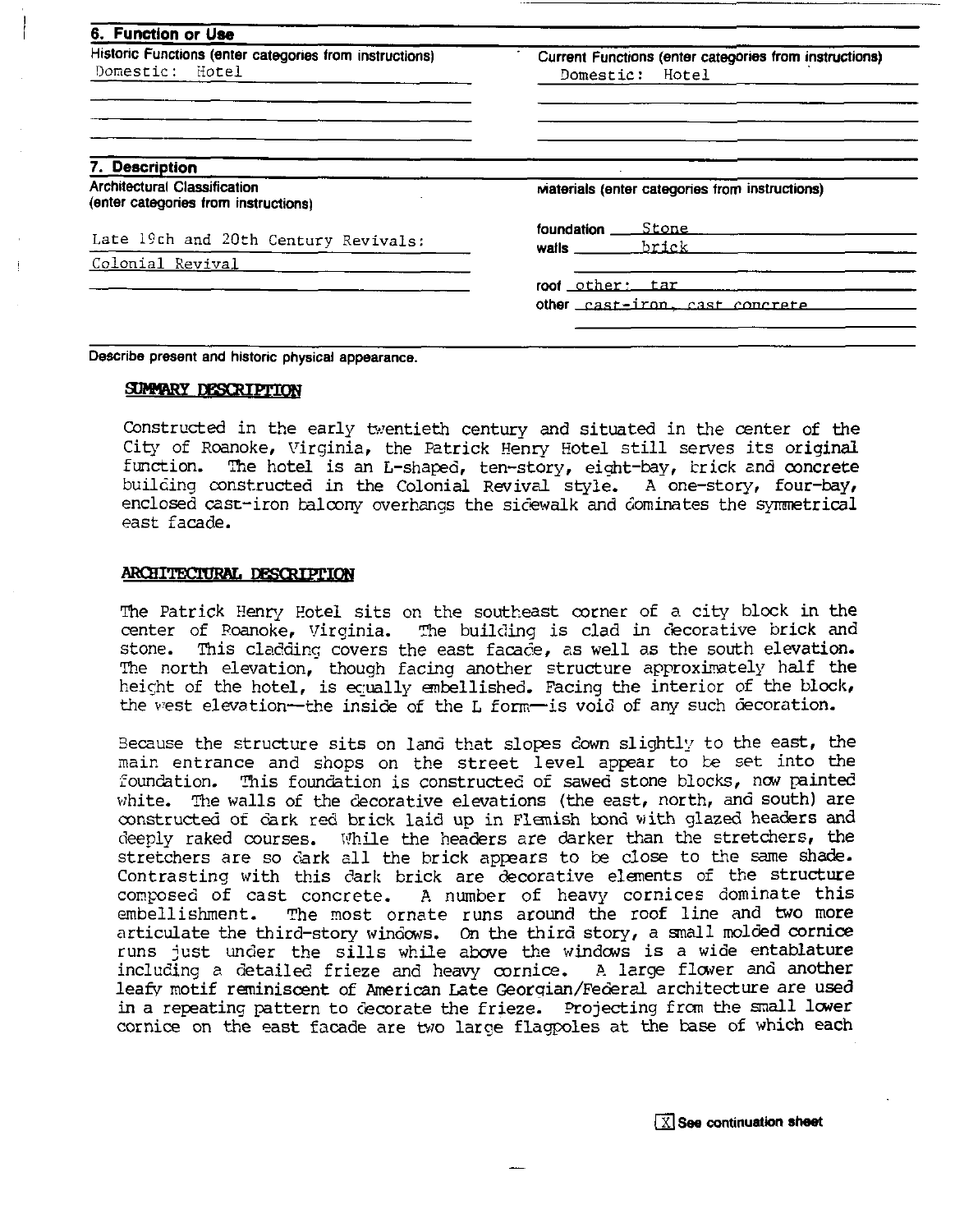| 8. Statement of Significance<br>Certifying official has considered the significance of this property in relation to other properties:<br>$\sqrt{1}$ locally<br>nationally<br>statewide |                                            |                                  |  |  |
|----------------------------------------------------------------------------------------------------------------------------------------------------------------------------------------|--------------------------------------------|----------------------------------|--|--|
| Applicable National Register Criteria<br>$\boxed{\text{X}}$ C<br>¦B<br>A                                                                                                               | D                                          |                                  |  |  |
| Criteria Considerations (Exceptions)<br>l B<br>А                                                                                                                                       | ۱G<br>с<br>E<br>D                          |                                  |  |  |
| Areas of Significance (enter categories from instructions)<br>Architecture                                                                                                             | Period of Significance<br>1925             | <b>Significant Dates</b><br>1925 |  |  |
|                                                                                                                                                                                        |                                            |                                  |  |  |
|                                                                                                                                                                                        | <b>Cultural Affiliation</b><br>N/A         |                                  |  |  |
| <b>Significant Person</b><br>N/A                                                                                                                                                       | Architect/Builder<br>Stoddart, William Lee |                                  |  |  |

State Significance of property, and justify criteria, criteria considerations, and areas and periods of significance noted above.

### STATEMENT OF SIGNIFICANCE

The Patrick Henry Hotel is an example of an extravagant Colonial Revival structure constructed as part of a 1920s campaign to bring status and a cosmopolitan atmosphere to the city of Roanoke, Virginia. In both name and stylistic attributes, the hotel created an air of respect and stability as well as eleqnce. While the name Patrick Henry was an allusion to the important role played by Virqinia in shaping Pmerica's colonial heritage, the Colonial Revival style glorified, in both form and detail, the stability and simplicity of the respcted Federal style. Designed by **Mew** York hotel architect William Lee Stoddart, the Patrick Henry Hotel is the paramount manifestation of local urban transformation spurred by local civic leader, businessman, and former mayor William Wise Boxley. Boxley rode the wave of post-WWI nationalism and isolationism to engineer an urban renewal that is now referred to as Roanoke's "Golden Age of Municipal Progress."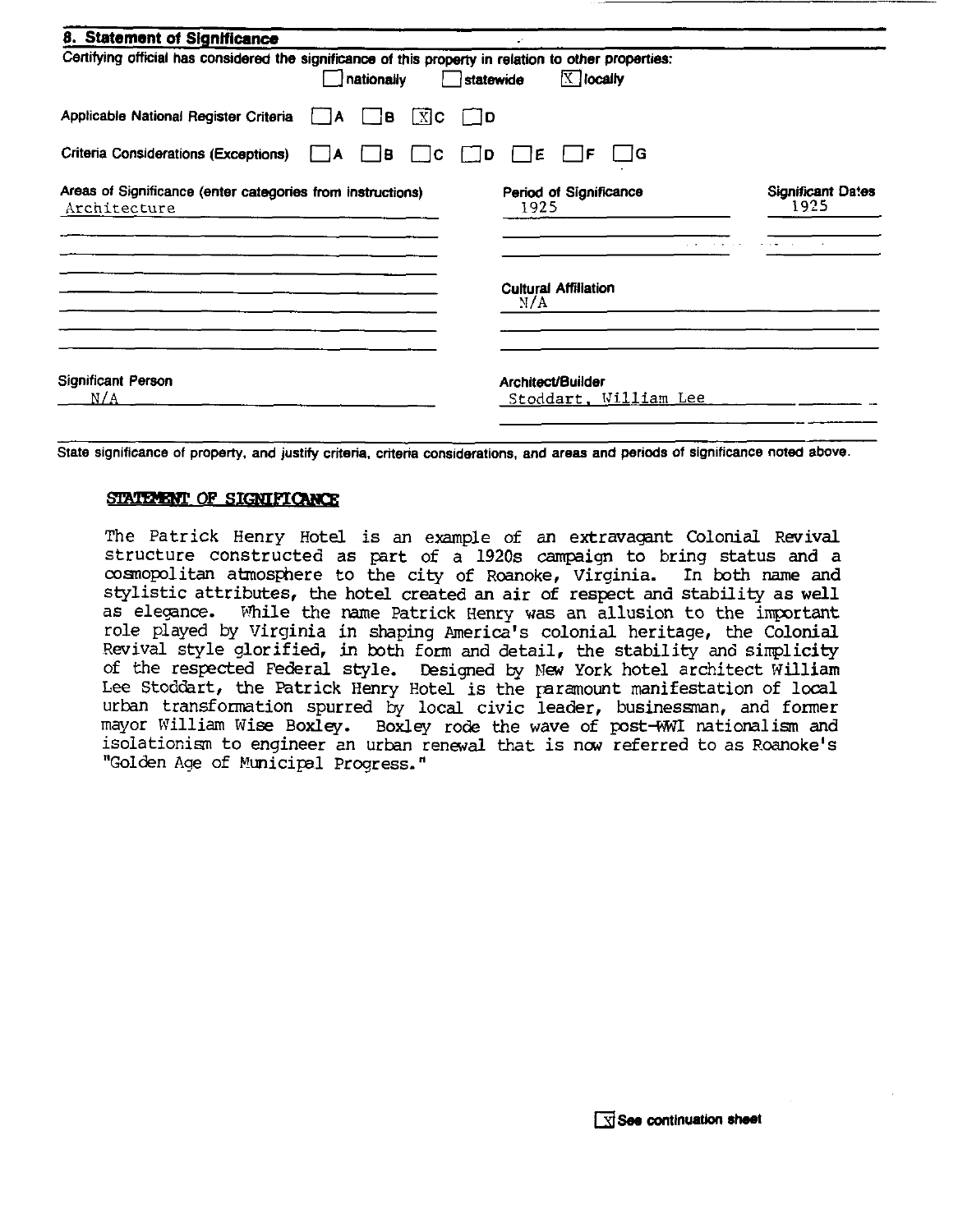| <u>Archives</u><br>The Hotel Patrick Henry, Roanoke, VA.<br>Roanoke City Public Library, Virginia Room, Roanoke, VA.<br>Roanoke Times & World-News. Library, Roanoke, VA.<br><u>Bibliography</u><br>Osbourne, Ozzie, "Patrick Henry Hotel Section. 12 November 1925.<br>The Roanoke Times. 30 November 1936. p. 1.<br>The Roanoke Times. Patrick Henry Hotel Section. 12 November 1925.<br>Whitwell, W. L. and W. G. Kuthy, National Register of Historic Places<br>Registration Form (NPS 10-900) for the Boxley Building, Roanoke, VA.<br>Withey, Henry F.<br>Biographical Dictionary of American Architects (Deceased).<br>Los Angeles: Hennessey & Ingalls, Inc., 1970.<br>See continuation sheet<br>Previous documentation on file (NPS):<br>preliminary determination of individual listing (36 CFR 67)<br>Primary location of additional data:<br>has been requested<br>State historic preservation office<br>previously listed in the National Register<br>Other State agency<br>previously determined eligible by the National Register<br>Federal agency<br>designated a National Historic Landmark<br>Local government<br>recorded by Historic American Buildings<br><b>University</b><br>Survey #<br>$x$ Other<br>recorded by Historic American Engineering<br>Specify repository:<br>Record #<br><u>Archives of Patrick Henry Hotel</u><br><u> 1980 - Johann Stein, fransk politik (d. 1980)</u><br>10. Geographical Data<br>Acreage of property Less than one acre<br><b>UTM References</b><br>$A$ $\left[1+7\right]$ $\left[5\right]9$ $\left[2\right]8$ $\left[9\right]0$<br>$\frac{(4+1)2+4(9+8+0)}{12}$<br>в<br><b>Northing</b><br>Zone<br>Easting<br>Easting<br>Zonel |  |
|------------------------------------------------------------------------------------------------------------------------------------------------------------------------------------------------------------------------------------------------------------------------------------------------------------------------------------------------------------------------------------------------------------------------------------------------------------------------------------------------------------------------------------------------------------------------------------------------------------------------------------------------------------------------------------------------------------------------------------------------------------------------------------------------------------------------------------------------------------------------------------------------------------------------------------------------------------------------------------------------------------------------------------------------------------------------------------------------------------------------------------------------------------------------------------------------------------------------------------------------------------------------------------------------------------------------------------------------------------------------------------------------------------------------------------------------------------------------------------------------------------------------------------------------------------------------------------------------------------------------------------------------------------------------------------------|--|
|                                                                                                                                                                                                                                                                                                                                                                                                                                                                                                                                                                                                                                                                                                                                                                                                                                                                                                                                                                                                                                                                                                                                                                                                                                                                                                                                                                                                                                                                                                                                                                                                                                                                                          |  |
|                                                                                                                                                                                                                                                                                                                                                                                                                                                                                                                                                                                                                                                                                                                                                                                                                                                                                                                                                                                                                                                                                                                                                                                                                                                                                                                                                                                                                                                                                                                                                                                                                                                                                          |  |
|                                                                                                                                                                                                                                                                                                                                                                                                                                                                                                                                                                                                                                                                                                                                                                                                                                                                                                                                                                                                                                                                                                                                                                                                                                                                                                                                                                                                                                                                                                                                                                                                                                                                                          |  |
|                                                                                                                                                                                                                                                                                                                                                                                                                                                                                                                                                                                                                                                                                                                                                                                                                                                                                                                                                                                                                                                                                                                                                                                                                                                                                                                                                                                                                                                                                                                                                                                                                                                                                          |  |
|                                                                                                                                                                                                                                                                                                                                                                                                                                                                                                                                                                                                                                                                                                                                                                                                                                                                                                                                                                                                                                                                                                                                                                                                                                                                                                                                                                                                                                                                                                                                                                                                                                                                                          |  |
|                                                                                                                                                                                                                                                                                                                                                                                                                                                                                                                                                                                                                                                                                                                                                                                                                                                                                                                                                                                                                                                                                                                                                                                                                                                                                                                                                                                                                                                                                                                                                                                                                                                                                          |  |
|                                                                                                                                                                                                                                                                                                                                                                                                                                                                                                                                                                                                                                                                                                                                                                                                                                                                                                                                                                                                                                                                                                                                                                                                                                                                                                                                                                                                                                                                                                                                                                                                                                                                                          |  |
|                                                                                                                                                                                                                                                                                                                                                                                                                                                                                                                                                                                                                                                                                                                                                                                                                                                                                                                                                                                                                                                                                                                                                                                                                                                                                                                                                                                                                                                                                                                                                                                                                                                                                          |  |
|                                                                                                                                                                                                                                                                                                                                                                                                                                                                                                                                                                                                                                                                                                                                                                                                                                                                                                                                                                                                                                                                                                                                                                                                                                                                                                                                                                                                                                                                                                                                                                                                                                                                                          |  |
|                                                                                                                                                                                                                                                                                                                                                                                                                                                                                                                                                                                                                                                                                                                                                                                                                                                                                                                                                                                                                                                                                                                                                                                                                                                                                                                                                                                                                                                                                                                                                                                                                                                                                          |  |
|                                                                                                                                                                                                                                                                                                                                                                                                                                                                                                                                                                                                                                                                                                                                                                                                                                                                                                                                                                                                                                                                                                                                                                                                                                                                                                                                                                                                                                                                                                                                                                                                                                                                                          |  |
|                                                                                                                                                                                                                                                                                                                                                                                                                                                                                                                                                                                                                                                                                                                                                                                                                                                                                                                                                                                                                                                                                                                                                                                                                                                                                                                                                                                                                                                                                                                                                                                                                                                                                          |  |
|                                                                                                                                                                                                                                                                                                                                                                                                                                                                                                                                                                                                                                                                                                                                                                                                                                                                                                                                                                                                                                                                                                                                                                                                                                                                                                                                                                                                                                                                                                                                                                                                                                                                                          |  |
|                                                                                                                                                                                                                                                                                                                                                                                                                                                                                                                                                                                                                                                                                                                                                                                                                                                                                                                                                                                                                                                                                                                                                                                                                                                                                                                                                                                                                                                                                                                                                                                                                                                                                          |  |
| D                                                                                                                                                                                                                                                                                                                                                                                                                                                                                                                                                                                                                                                                                                                                                                                                                                                                                                                                                                                                                                                                                                                                                                                                                                                                                                                                                                                                                                                                                                                                                                                                                                                                                        |  |
| See continuation sheet                                                                                                                                                                                                                                                                                                                                                                                                                                                                                                                                                                                                                                                                                                                                                                                                                                                                                                                                                                                                                                                                                                                                                                                                                                                                                                                                                                                                                                                                                                                                                                                                                                                                   |  |
|                                                                                                                                                                                                                                                                                                                                                                                                                                                                                                                                                                                                                                                                                                                                                                                                                                                                                                                                                                                                                                                                                                                                                                                                                                                                                                                                                                                                                                                                                                                                                                                                                                                                                          |  |
| Verbal Boundary Description                                                                                                                                                                                                                                                                                                                                                                                                                                                                                                                                                                                                                                                                                                                                                                                                                                                                                                                                                                                                                                                                                                                                                                                                                                                                                                                                                                                                                                                                                                                                                                                                                                                              |  |
| Beginning at a point at the northwest corner of the intersection of Jefferson Street and Bullitt Avenue, proceed<br>west along the north side of Bullitt Avenue some 226 feet to the property line, thence north along the property                                                                                                                                                                                                                                                                                                                                                                                                                                                                                                                                                                                                                                                                                                                                                                                                                                                                                                                                                                                                                                                                                                                                                                                                                                                                                                                                                                                                                                                      |  |

line some 135 feet to the rear property line, thence east along the rear property line some 91.6 feet to the northwest corner of the end of a public alley, thence south 10 feet along the end of the public alley to the southwest corner of same, thence east some 135 feet along the south side of the public alley to the west side of Jefferson Street, thence south some 135.5 feet along the west side of Jefferson Street to the point of beginning.

### **Boundary Justification**

The boundaries include the hotel and that area immediately surrounding the hotel historically associated with the property.

See continuation sheet

| 11. Form Prepared By                                                      |                                                                              |
|---------------------------------------------------------------------------|------------------------------------------------------------------------------|
| name/title _____W. L. Whitwell, President Lee W. Winborne, Vice President |                                                                              |
| organization ______ Whitwell & Winborne, Ltd. _____________               |                                                                              |
| street & number ___374 Woods Avenue, S.W.                                 | $(703)$ 992-0019<br>telephone                                                |
|                                                                           | $\underline{\text{VA}}$ zip code $\underline{\hspace{1em}24016}$<br>state __ |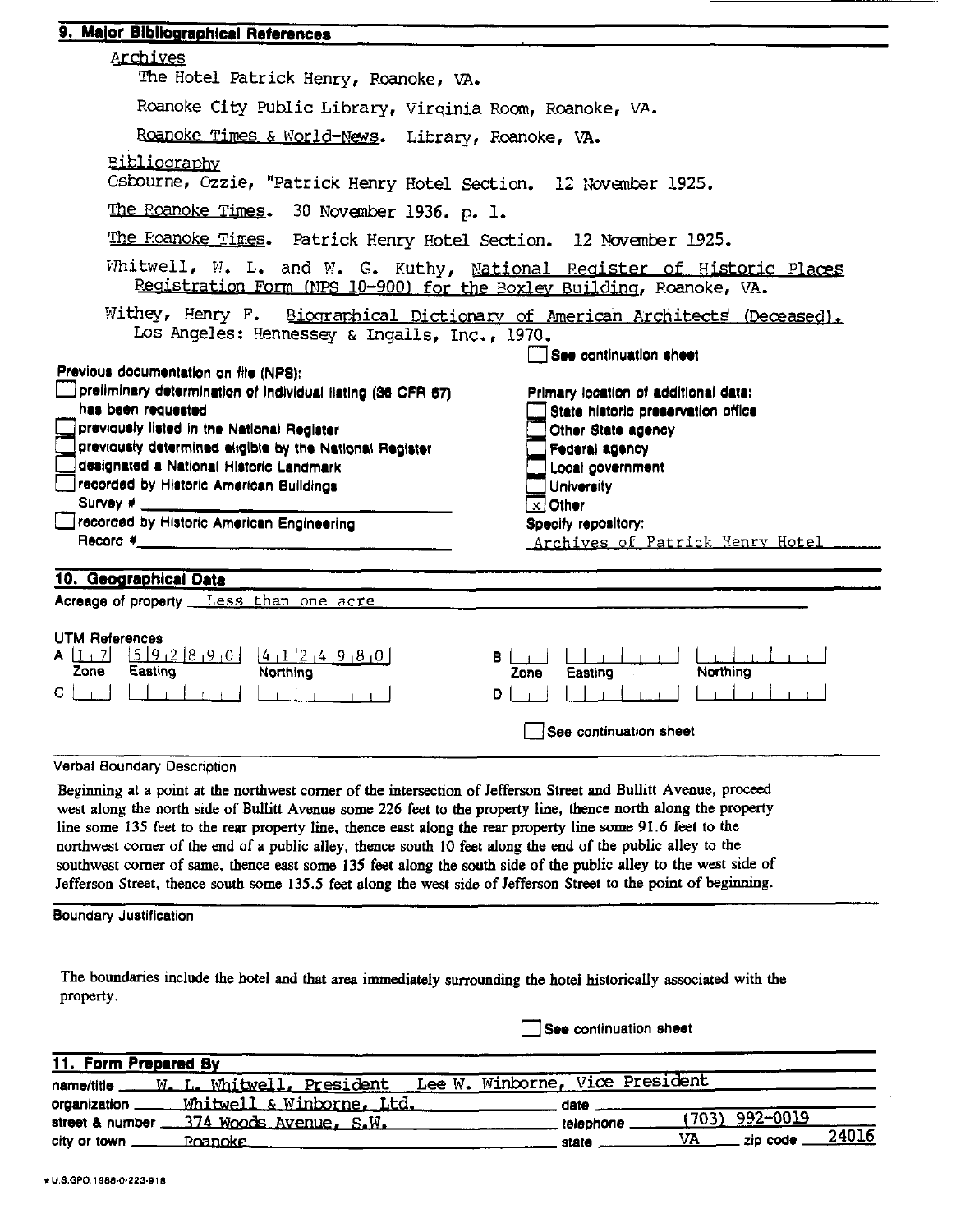PS Form 10-800-4

United States Department **of the** lntcrlor **National** Park **Sawice** 

## **Platisna! Register of Eisforic Piaczs Ccntinuation Sheet**

Section number 17 **Page** 1

displays an almond-shapd motif of cast concrete with large garlands extending £ran each side. The poles are placed symnetrically on the facade tetween the third and fourth and the fifth and sixth structural bays. An unusual allheader pattern is used for the walls of this level. The tenth story receives even further emphasis. A plain frieze runs just below the sills of the topstory windms. Above these windms along the edge of the flat tar roof is an entablature, the frieze of which is decorated with several motifs including urns and garlands. A dentiled cornice below a heavy balustrade completes this arrangement.

Save for the flagpoles and their accompanying ornament and the placement of structural bays, the north and south elevations are similar to the facade.<br>They are both included in the decorative cladding. The north elevation, They are both included in the decorative cladding.<br>however, is somewhat unusual. This elevation is made This elevation is made up of a seven-story section above and a three-story section below. The seven-story portion is included in the decorative treatment of the east and south elevations; the three-story lower portion, the exterior of the ballroom, is treated plainly like much of the rear of the building.

The west elevation is not included in the decorative cladding and clearly is not intended to ke seen. The walls here are constructed of bright red brick laid up in six-over-one common bond with flush courses. Other than a threebay-wide strip of stucco on the southernmost edge of this elevation, the walls have no other decoration.

The most prominent feature of the east facade is the enclosed cast-iron<br>balcony. Attached to the mezzanine level of the lobby, the balcony extends Attached to the mezzanine level of the lobby, the balcony extends about twelve feet over the sidewalk forming a kind of marquee over the ground level entrance and shops. Supported by five massive, evenly spaced, cast-iron brackets, the balcony is set symmetrically into the facade so that it covers the four central bays of the first story or mezzanine level. The extension the four central bays of the first story or mezzanine level. itself is four bays wide and extends one bay out from the facade. Each bay consists of three double-hung sash windows with no muntins separated by sixinch mullions. The row of windows sits above and below wall sections paneled to match the fenestration. Below each of the windows a rectangular flowerpot rests on a small base cornice. Above the upper paneling is an entablature which consists of a plain architrave, a frieze adorned by a garland and urn pattern, and a cornice topped by lace-like cresting. Each of the four bays of the balcony is separated by a pilaster. The pilasters are covered in a the balcony is separated by a pilaster. honeysuckle-leaf pattern which twists around several urn motifs. This pattern continues up the column until it stops in the drapery of the torso of a -Classical maiden (terminal figure). Ionic scrolls, which provide the capital for each pilaster, sit right above the head of the maiden, giving the impression that they are an extension of her hair.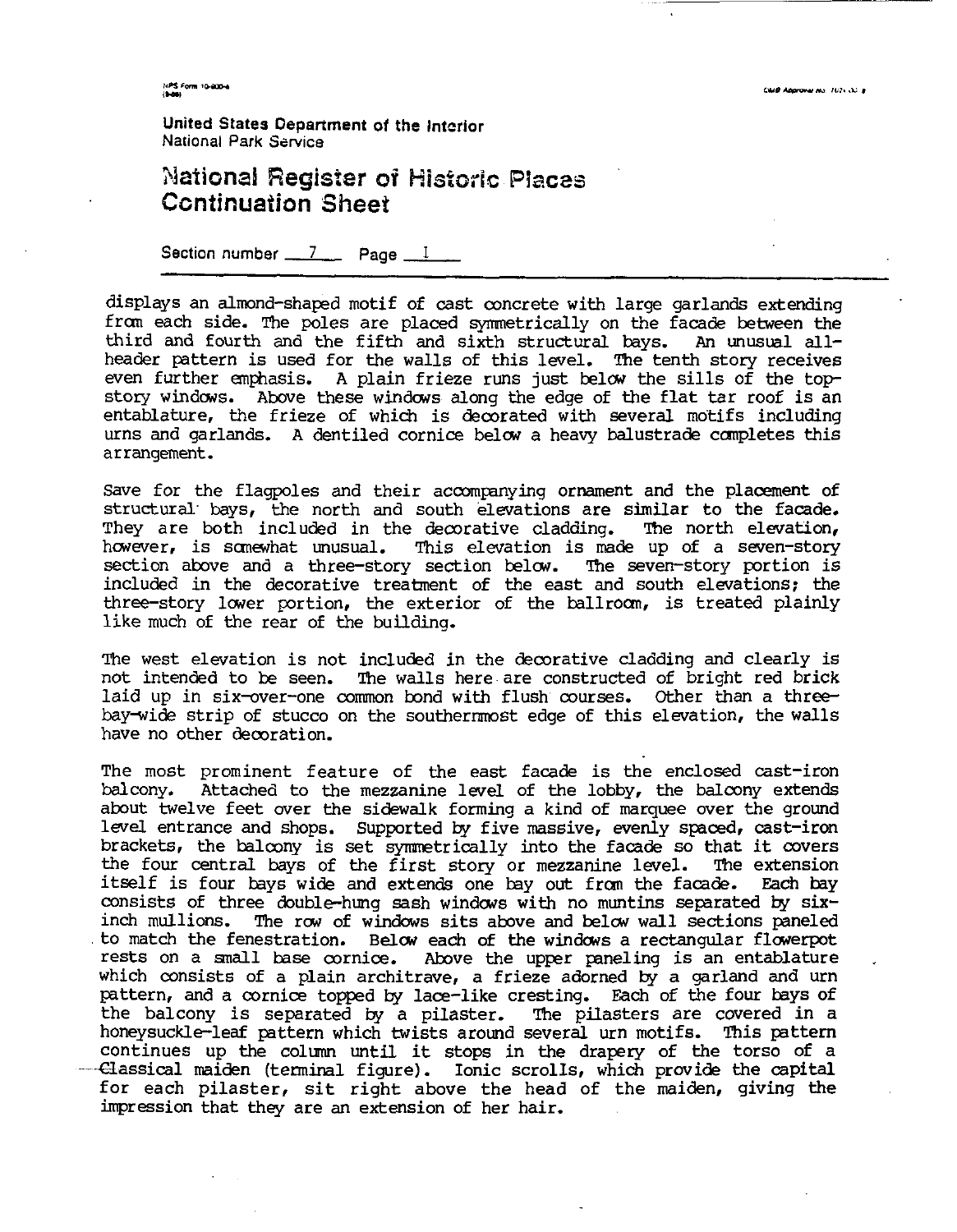**United States Department of the Interior National Park Service** 

## **2laijonai Register of Historic** B1~ces **Ccntinuation Sheet**

**Section number** *7* **Page** *2* 

The entrance to the ground level shops and the main hotel entrance lies just below the balcony. The main entrance has been recently remodeled. The solid glass doors and surround are likely part of this restoration. The two other entrances, on the south and west, have **also** been sanewhat changed. While the west entrance is intended principally for the hotel employees, the main and south entrance are meant for quests. **A** flat marquee, supported by two heavy steel bands, covers the south entrance.

Like any hotel, the facade of the Patrick Henry has many windows--well over one hundred. Eight structural bays outline the pattern of fenestration. The hundred. Eight structural bays outline the pattern of fenestration. central six bays each have a set of two windows, separated by a simple mullion, per story; the two outermost bays have only a single window per story. While this pattern is repated over the whole facade, there are variations on the first two stories. On the first story, the four remaining bays (i.e., those not obstructed by the balcony) and each bay on the second story have paired<br>windows. These pairs of windows are each six-over-six double-hung sash with These pairs of windows are each six-over-six double-hung sash with surrounds of cast concrete. The mezzanine level has an engaged balustrade that underscores each pair of windows. The surround continues up above these windows and ends in a broken ogee pediment that extends over the surround of the second-story windows. A scrolled surround characterizes these slightly<br>smaller six-over-six double-hung sash windows. From the third to the tenth smaller six-over-six double-hung sash windows. story, what were probably once sash windows similar to those of the first and second stories, have since been replaced by brown, metal casement windows. These windows consist of two horizontally sliding panes which rest upon a fixed lower pane. Each of the panes is separated by brown metal framing.

The top story windows receive the most decorative emphasis. With a single window, the two end bays display a thick cast concrete surround canposed of a small engaged balustrade enclosing sill, lintel, and architrave trim with a heavy leaf-like motif, and a broken ogee pdiment with scrolled supporting brackets. The sills of the paired windaus of the central six bays sit on the paneled frieze that runs below the tenth story. Under each window a small semicircular iron railing is attached to the frieze. Three Ionic pilasters, decorated with a leafy motif, make up the surround with a single pilaster on either side of the pair and one in the center acting as a mullion. The Ionic<br>capital of the pilasters does not stop the progress of the motif. The capital of the pilasters does not stop the progress of the motif. pilasters continue up past the capital to form a semicircular pediment over<br>each window. Garland and flower patterns characterize the lintel and the Garland and flower patterns characterize the lintel and the semicircular pdiment is given the texture of a filled-in fanlight.

The same pattern of fenestration and embellishment is largely followed on the -south and north sides of the building. On the south, the elevation is divided into seven structural bays: the three easternmost having a single window per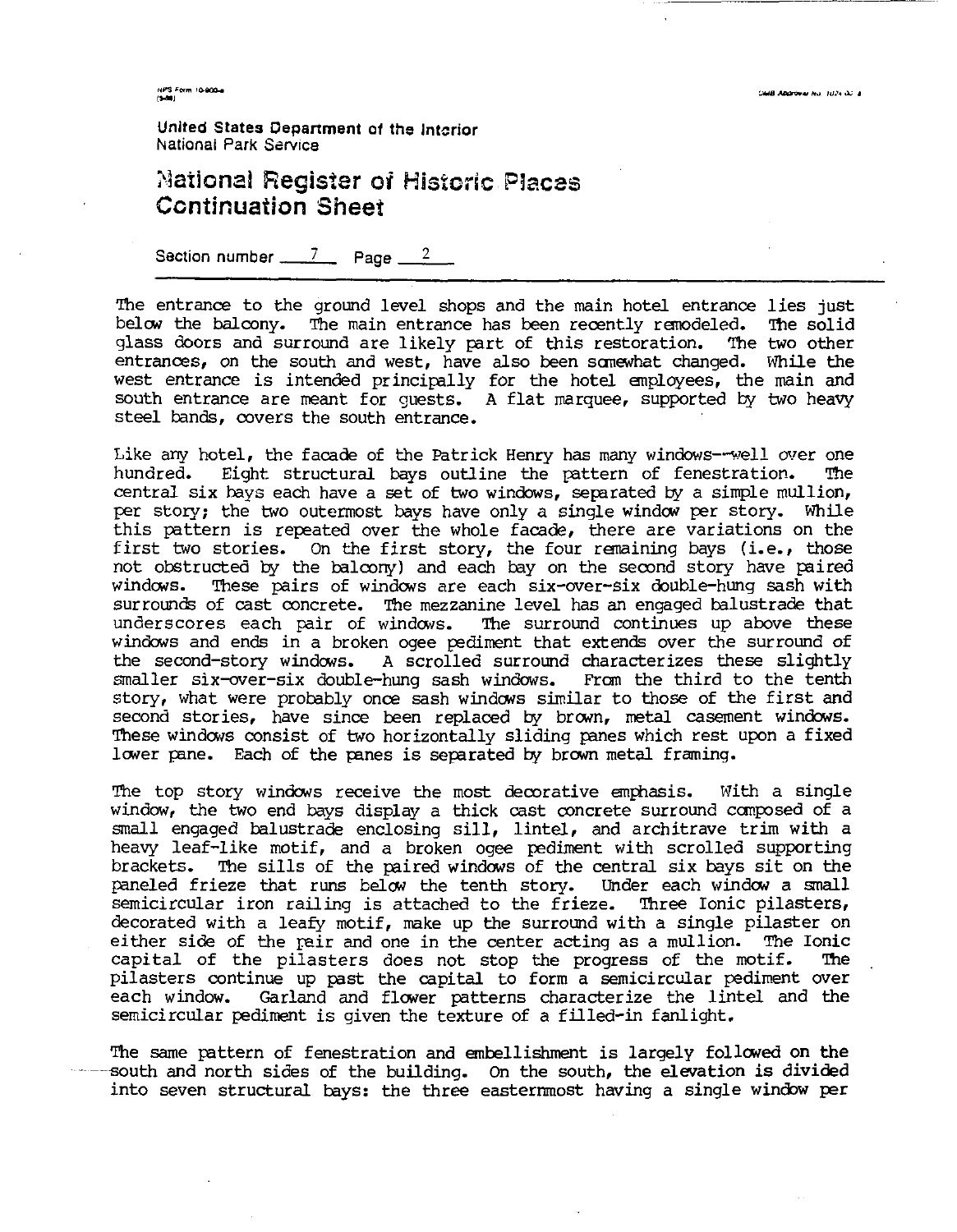NPS Form 10-800-4

**United Slates Department of the lntcrior Nztional Park Service** 

## *3laijond Register* **oi Histcric** P!z?ces **Ccntinuation** *Sheet*

**Section number 7 Page 3** 

story and the four westernmost being paired. There is a separation between these two sections, as if the four westernmost bays were an afterthought constructed in the same manner. The three eastern bays are identical to the facade in wery way, while the four remaining are varied on the first two stories. The second-story windows lose their scrolled detail and the firststory windows become large three-part windows with a six-over-six double- hung sash central window, two-over-two double-hung sash sidelights, and a transom one pane high and equal in width to the glass below.

The north elevation was apparently once like that of the south, only three bays wide. Currently, this side of the structure faces another building and sane of the lower story windows have been bricked over. In addition, an external stairway has been installed over the central bay. It is enclosed in a modern steel and semiopaque glass sheath that obscures the balance of this elevation.

The west elevation is unadorned. The many simple brown metal cased windows<br>have no surrounds other than concrete sills. This side of the building is have no surrounds other than concrete sills. where all of the equipnent and utilities for the functioning of the hotel are located.

A flat tar roof covers the building. From the west side, climate control and other guipnent is visible on the roof.

On the inside, the space is arranged quite differently on various stories. The upper eight stories are designed to house the guests; the halls and corridors are arranged the same way, following the basic L plan. The first two stories are dcmimted by the lobby and a formal ballroom.

The lobby is a huge rectangular space, two stories high in the center with a mezzanine level around the primeter of the rectangle. Access is provided through the main entrance up a mall staircase. Directly across the marble story from the main entrance is the front desk. Ten square columns arranged in a 4-by-3-column rectangle support the open space and the outer edge of the mezzanine. All of the space under the mezzanine level has been recently filled in with enclosed office spaces. **Fn** awning was added to overhang the office entrances. The walls are plain, but sectioned into symmetrical geometric areas. with a heavy molding.

The edge of the mezzanine level forms an entablature that rings the lobby. Abare the molded architrave is a decorative frieze adorned with a repating pattern of garlands, urns, stylized flmers, and classical scenes in a Colonial  $R$ evival manner. A heavy cornice runs at the story level of the mezzanine. Further Colonial Revival motifs embellish the ceiling. Over the floor of the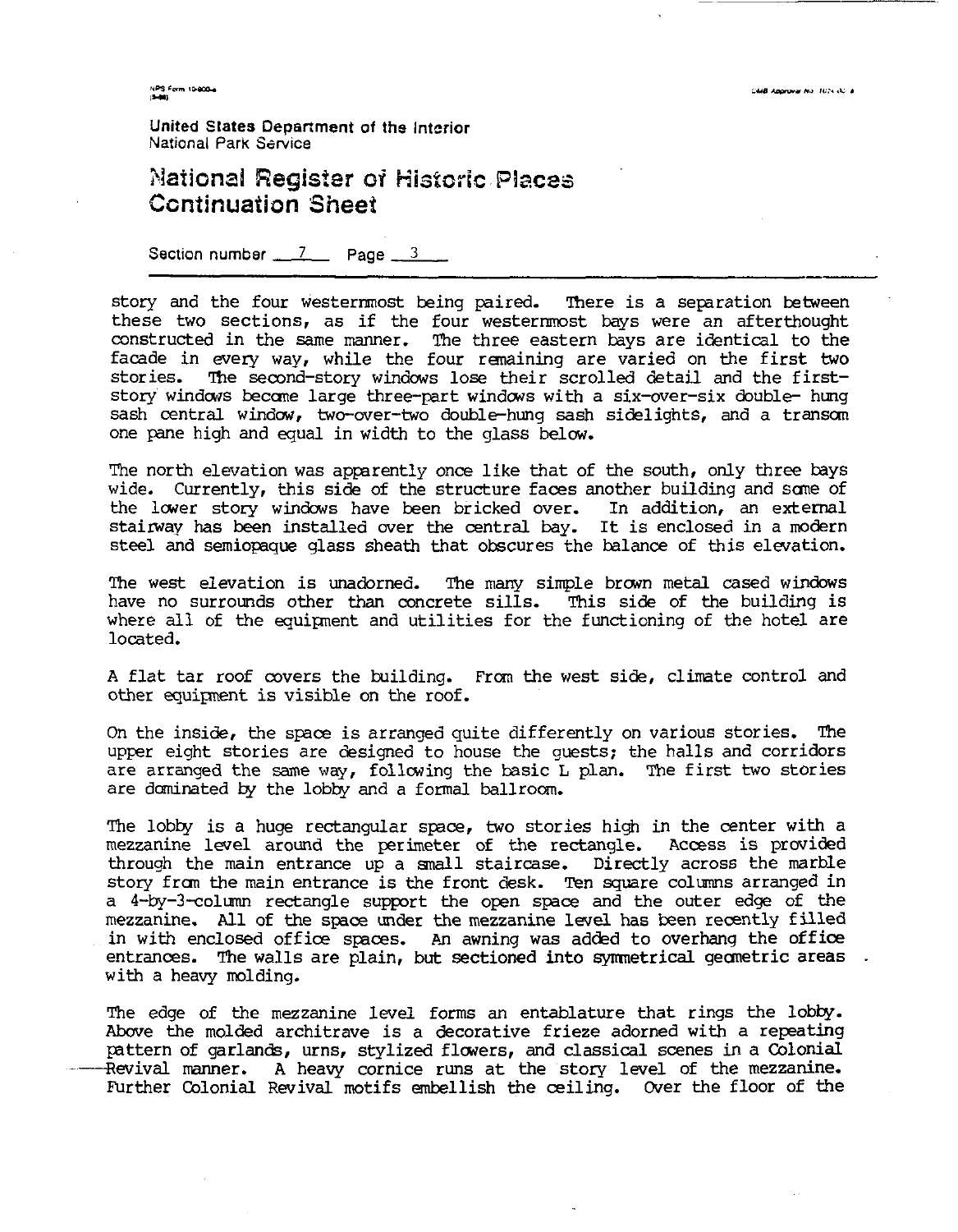.<br>1995. Form. 10-800-a<br>1940a

**United States Department of tho lntcrior National Park Sawice** 

## **?laijsnzii Register sf Histcrtc Blacaa Section number 7 Page** *4*  **Ccntinuztion** *Sheet*

lobby, the ceiling is divided into three parts **by** two large beams running east to west. The beams themselves are covered with patterned plaster decoration. From each hangs a large chandelier that drops at least twenty feet from the ceiling. Air conditioning vents and a modern drop ceiling alter the acoustics and obscure the original ceiling detail.

Cast-iron balusters with wooden handrails are used on every stairway and around the edge of the mezzanine that opens into the lobby. A stylized urn design is evenly laced among the thin spindles of the balustrade. This upper level of the lobby serves as a hallway to provide access to the suites and the ballroom on this level. The suites, which consist of a living room and bar attached to a separate bedroom, like all the rooms in the hotel, have been remodeled recently. Any original stylistic influences present in the rooms, other than the general arrangement of space, have been removed.

This mezzanine level also features a rectangular ballroom accessible via two sets of paneled double doors: one on the east and one on the south. On the interior of the ballroom the doorways feature simple surrounds with garlanded<br>lintels and bracketed cornices. The two-story ceiling is slightly vaulted. The two-story ceiling is slightly vaulted. Two tremendous glass or crystal chandeliers hang from the center of decorative octagonal plaster motifs. The space on the walls is divided into panels articulated by heavy molding. The west wall is daminated by a fireplace over which a mirror, the width of the hearth, extends to the ceiling. The north and south walls feature full-height recessed semicircular-arched windows that begin just above the wainscoting and chair rail and extend to the entablature that rings the room. The windows are paired six-over-six double-hung sash separated by wooden mullions. **A** semicircular fanlight cwers the pair. At sane point the five semicircular arched openings of the north wall were boarded up to cover a sanewhat disnal view of the adjaoent building and alley. It is likely that the original glass of these windaws was concurrently replaced with mirrored glass. The south side of the roan only has three of these windws because the remaining space is filled in by a paneled double door and a smaller door leading into the adjacent kitchen. It is possible that the windows of the south side originally contained mirrored panes.

A typical floor (i.e., floors 3-10) is laid out in an L corridor providing access to fifteen guest rooms. Contemporary wall paper is hung in the corridor<br>accompanied by recently added carpet, drop ceiling, and brass lights. The accompanied by recently added carpet, drop ceiling, and brass lights. **rooms** thenselves have been recently modified. A standard roan consists of a bath, bedroom, and kitchenette. The carpet, furnishings, and wallpaper are all of late 1960s vintage.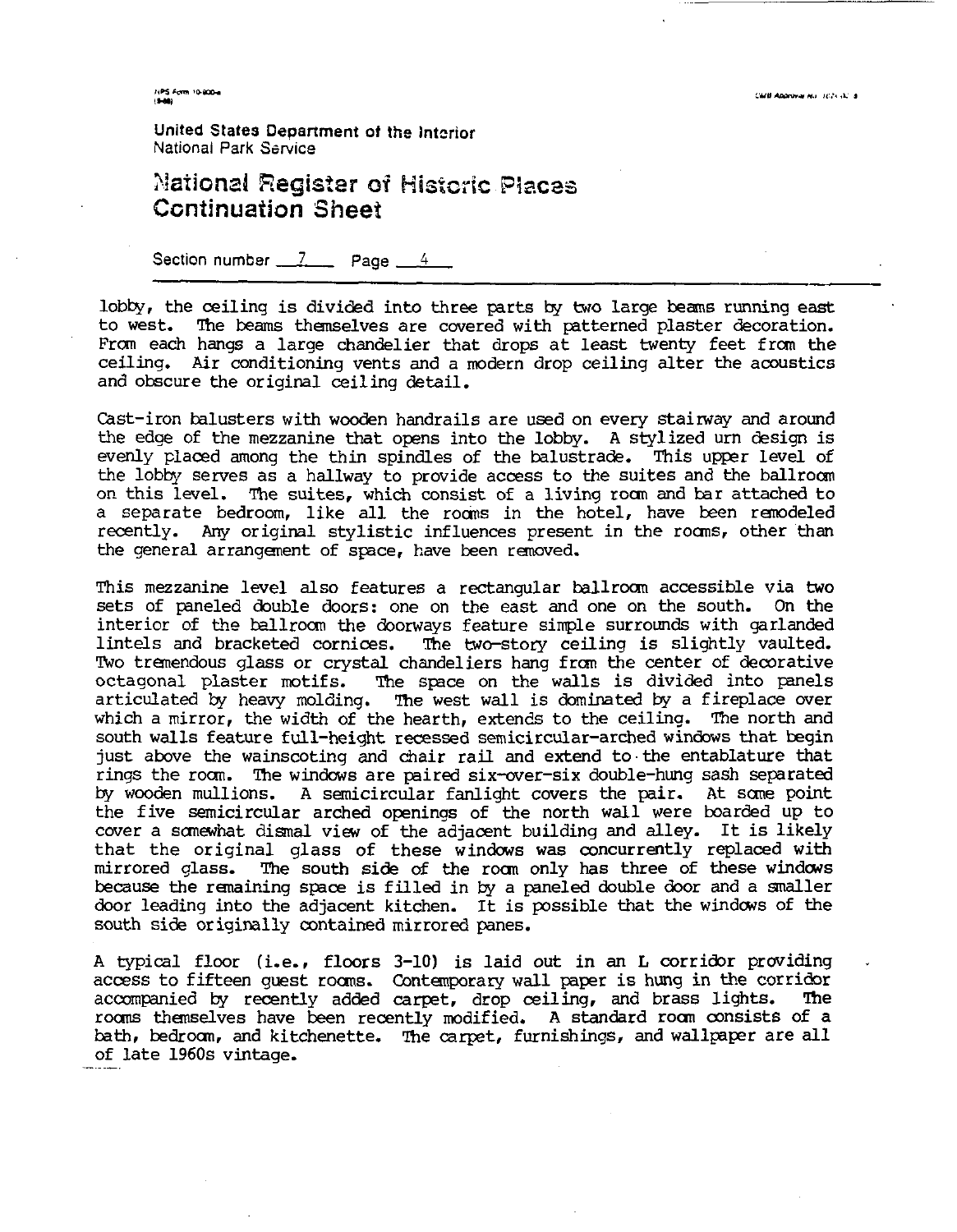**United States Department of the lntsrior National Park Service** 

# **Natjond Register of Wis\$oric Piaces Ccntinuation Sheet United States Department of the Interior National Park Service**<br> **National Register of Historic Pl**<br> **Continuation Sheet**<br>
Section number <u>- <sup>8</sup> Page - 1</u>

#### HISTORICAL BACKGROUND

The Patrick Henry Hotel, which stands on the corner of South Jefferson Street and Bullitt Avenue, was constructed in 1925 as part of the construction boom that swept Roanoke in the decade after World War I. This era of municipal progress was led by a variety of well-to-do citizens and local business leaders: the most prominent was William Wise Boxley. **When** the need for greater hotel facilities was realized and a group of citizens formed the Hotel Corporation in 1923, Boxley became involved immediately.

Born in Louisa County, Virginia, Boxley moved to Roanoke in 1906. As a young man, he 'made his living as a surveyor and construction worker, learning the construction industry and acquiring a knowledge of what it takes to foster a successful business. Predictably, Boxley struck out on his m. He began a construction company and eventually became involved in quarrying. The New York Central, the Chesapeake and Ohio, the Baltimore and Ohio, the Virginian, and the Norfolk and Western railroads became frequent Boxley clients. His the Norfolk and Western railroads became frequent Boxley clients. construction company was also hired to complete large out-of-town projects such as an aqueduct for **Nw** York City and a subay for the borough of Brooklyn.

Boxley's interest in business, as well as in political and civic matters, left indelible marks on the history of Roanoke. Branching out £ran construction and quarrying, he was instrmental in the founding of the Shenandoah Life Insurance Company, the Colonial American Bank, and the Liberty Trust Company. political realm, Boxley's 1918 election to the City Council was a stepping<br>stone to his appointment as Mayor on 24 September 1919. After serving as stone to his appointment as Mayor on 24 September 1919. Roanoke's Mayor until 31 August 1922, he turned his attention to civic matters. He served on the boards of the Baptist Orphanage, Roanoke College, and the Virginia Military Institute. Boxley also put his business sense to work as president of the local Chamber of Commerce. The following passage describes the nature of his contributions:

Although one of the busiest citizens of Rcanoke, his varied business interests dananding his time and attention, he gave practically all of his time and thought to the city's affairs during the four years that he was at the municipal helm and his acministration reflected the sound business acunen and fine executive ability which **made** him a highly successful business man in far more than the ordinary sense of the word.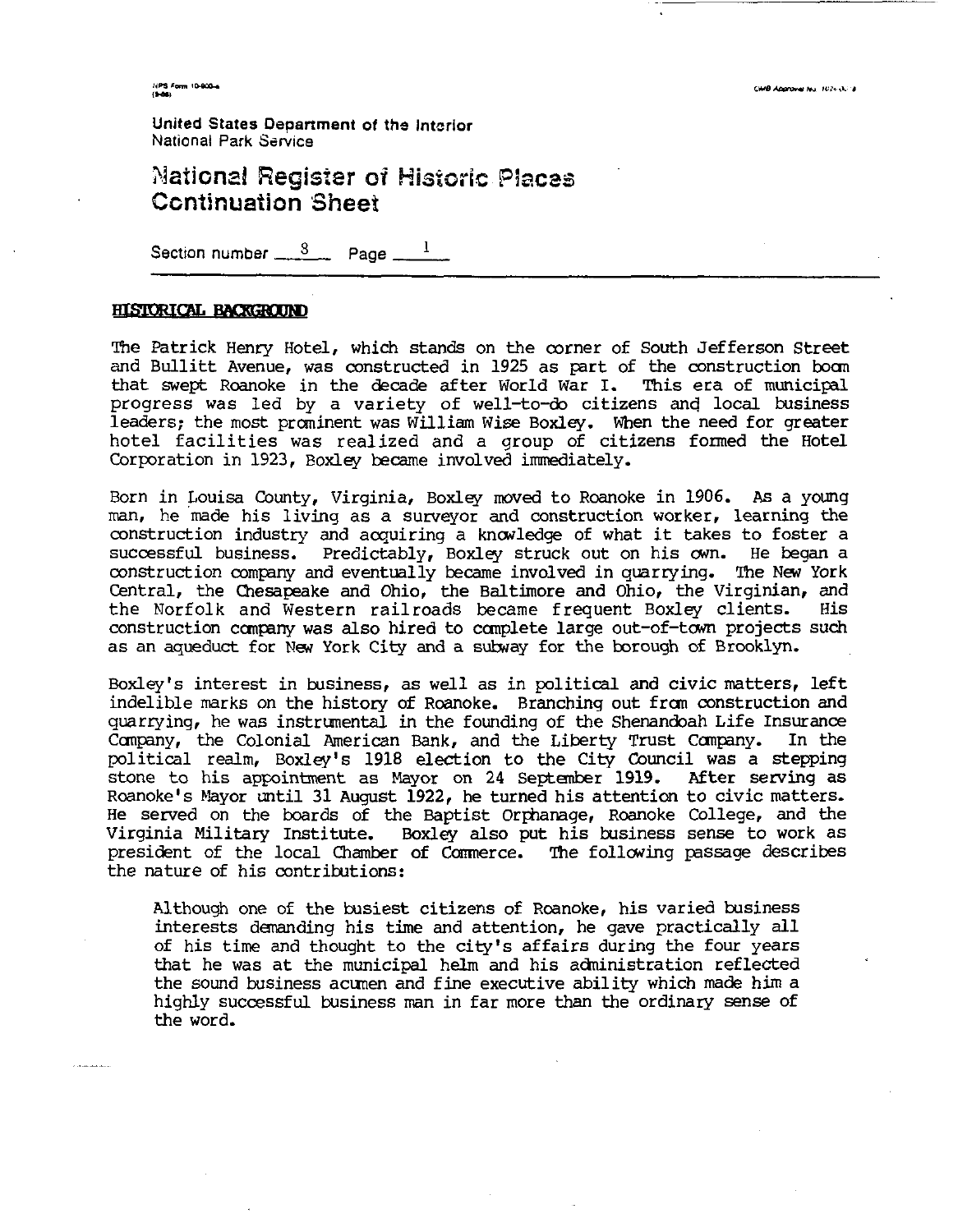.<br>NPS Form 10-000-4

**United States Depanment ot the Interior**  National **Park** Sswice

## **Plaijoraai** *Register* **of Mistoric** Pkczs **Ccntinuation Sheel**

Section number  $\frac{8}{2}$  Page  $\frac{2}{3}$ 

Imbued with a keen sense of civic obligation, he gave most generously of his time and also of his means to worthy enterprises and his philanthropies, known only to a very few, were many.

In the early 1920% the construction of the Patrick Henry Hotel became one of Boxley's **many** projects. The Hotel Corporation, chartered 13 April 1923, was formed by a group of leading citizens to raise the funds required to build a large hotel in the downtown area.<sup>2</sup> The corporation sold  $1,650$  shares of common stock at \$1,000 per share. Boxley was the president of the Business Extension Corporation, the organization that was formed to manage the details that arise during such a venture. In 1923, the Business Extension Corporation bought the corner lot across from Elmwood Park on which the hotel would be constructed. In addition, Boxley personally took on the responsibility of finding a suitable architect. He wrote noted New York architect William Lee Stoddart, 'We had a meeting of our committee on the new hotel proposition yesterday, and after discussing the matter thoroughly it was decided that we would employ you as our architect for the new hotel." $3^{\circ}$  The fee was agreed upon as five percent of the total construction cost.

A graduate of Columbia University School of Architecture, Stoddart designed a variety of structures primarily on the East Coast. *Many* of these structures were banks and post offices but his specialty was hotels. An ad in the Roanoke Times in 1925 listed more than thirty hotels, including the Abraham Lincoln Hotel in Reading, Pennsylvania, the Tutwiler Hotel in Birminghm, **Alabama,** and the Lord Baltimore Hotel in Baltimore, Maryland as being "designed and erected" under his supervision.

The need for further capital inspired the reorganization of the Hotel Corporation into the New Hotel Corporation. Chartered on 21 March 1924, the group had new promoters, new directors, and most importantly, new shares. With Boxley a newly elected officer, the New Hotel Corporation "met with much encouragement" and a future ground breaking was inevitable.

The actual construction of the hotel was done  ${t}$  James Stewart & Co. Inc., general contractors, also of New York City. Many subcontractors were employed, most notably the Virginia Bridge & Iron Co., whose local works provided the steel frame for the structure. If Though all work was not canpleted and paid for until January 1927, the opening of this luxury hotel could not wait. A gala was planned and the formal grand opening, took place at 7:00 p.m. 10 November 1925 with a dinner for over  $2,000$   $people.<sup>11</sup>$  The opening extra p.m. It november 1925 with a dimer for over 2,000 people. The opening<br>came with a "burst of boosterism that made it the city's biggest event of the  $\overline{\text{year}}$ ." $^{\text{II}}$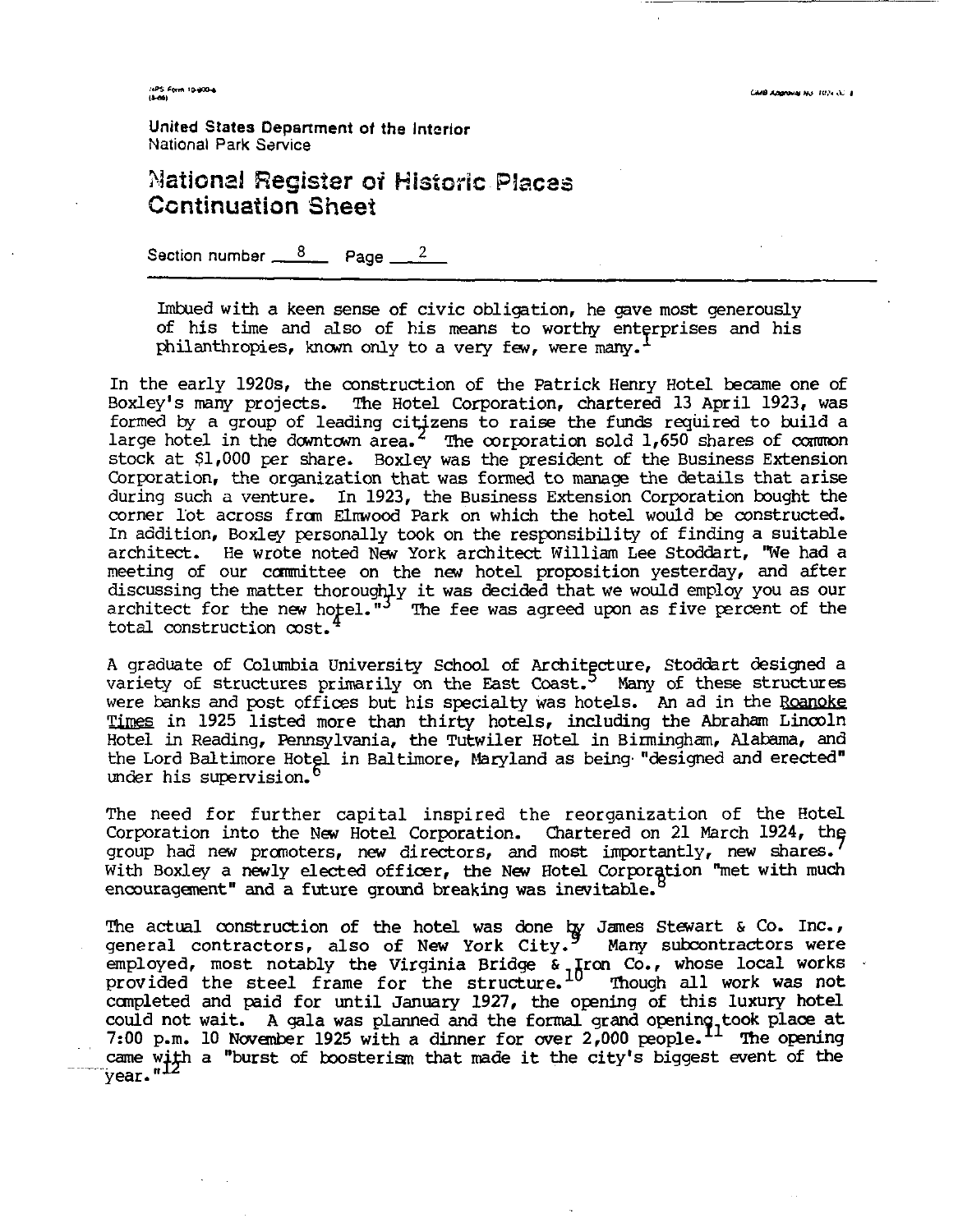--

United States **Department** of *the* interior **National Park Service** 

## **illaiional Register of Historic Places**<br>**Continuation Sheet**<br>Section number 8 **Page** 3 **Ccntinuation Sheet**

Originally, the building consisted of three hundred rooms, lavishly furnished<br>for the time, each with a full bath. <sup>13</sup> The top story was given over to eighteen sample rooms, intended to provide salesmen and businessmen with a proper environment for entertaining consisted of three nundred rooms, lavishly furnished<br>for the time, each with a full bath. The top story was given over to<br>eighteen sample rooms, intended to provide salesmen and busines stores, offices, and a coffee shop. 'Ihe terrace dining roan off the mezzanine level of the lobby was copied from the Windsor Hotel in Florida and stretched out over the sidewalk providing a view of Elmwood Park.<sup>15</sup> Logally purchased, state-of-the-art equipment was provided to the hotel kitchen. If The structure originally had its own garage and power plant, and it was coal-heated.<sup>17</sup> The total cost of construction was two million dollars.

In the same year as the grand opening, the New Hotel Corporation, with the project nearly complete, became the Henry Hotel Operating Co. This new organization in turn leased **the** hotel to Meyer Hotels. A hotel management organization in turn leased the hotel to Meyer Hotels. A hotel management<br>company run by Robert B. Meyer a "stellar young hotel magnate" of Birmingham,<br>Alabama Marsa Watels senses in the line is the Santh <sup>19</sup> In 1939 stit Alabama, Meyer Hotels managed six other hotels in the South.<sup>19</sup> In 1938, with Meyer still at the helm, the Patrick Henry underwent its first major renwation. Local architects Edward G. Frye and Frank F. Stone designed and engineered the changes. A second street entrance was added facing Bullitt Avenue and a ballroom (55'x150') was constructed over the earlier garage level, about two feet above the mezzanine level of the lobby.

After almost thirty years of operation, the hotel experienced the first of a list of significant changes. In 1954, Meyer Hotels withdrew, its interest in the Patrick Henry and new local management assumed control.<sup>21</sup> The hotel was again refurbished. The old power plant was converted into a laundry, new furnishing , were installed, the dining room was redesigned, and the lobby rearranged.<sup>22</sup> In 1961, the American Hotel Corporation assumed management and seven<sub>a</sub>years later, the Patrick Henry was auctioned to satisfy holders and debt.<sup>23</sup> The new owners, the Monterey Corporation of Parkersburg, West<br>Virginia, again refurbished and altered it.<sup>24</sup> The dining room was closed and a restaurant opned in the original coffee shop. The **300** units were converted to 121 units, the tenth story became fifteen one-bedroan units each with full bath and kitchenette, and the thirty-one rooms of each remaining story became fifteen apartments.  $25$  The entire building was air-conditioned. More recently, rifteen apar<del>u</del>ments.-- The entire puilding was air-conditioned. More recently,<br>William Carder, president of <u>Ro</u>anoke Ready-Mix Concrete, purchased the hotel in 1980 for two million dollars.

The Patrick Henry was purchased in 1990 by the Affirmative Equities **ComFeny** of New York, doing business in Roanoke as the Patrick Henry Hotel Investors, Inc.<sup>21</sup> Once again, the building will be renovated. According to Andrew Jubelt, president of Patrick Henry Hotel Investors, "the new mers are dedicated to restoring and preserving the authenticity of the Hotel Patrick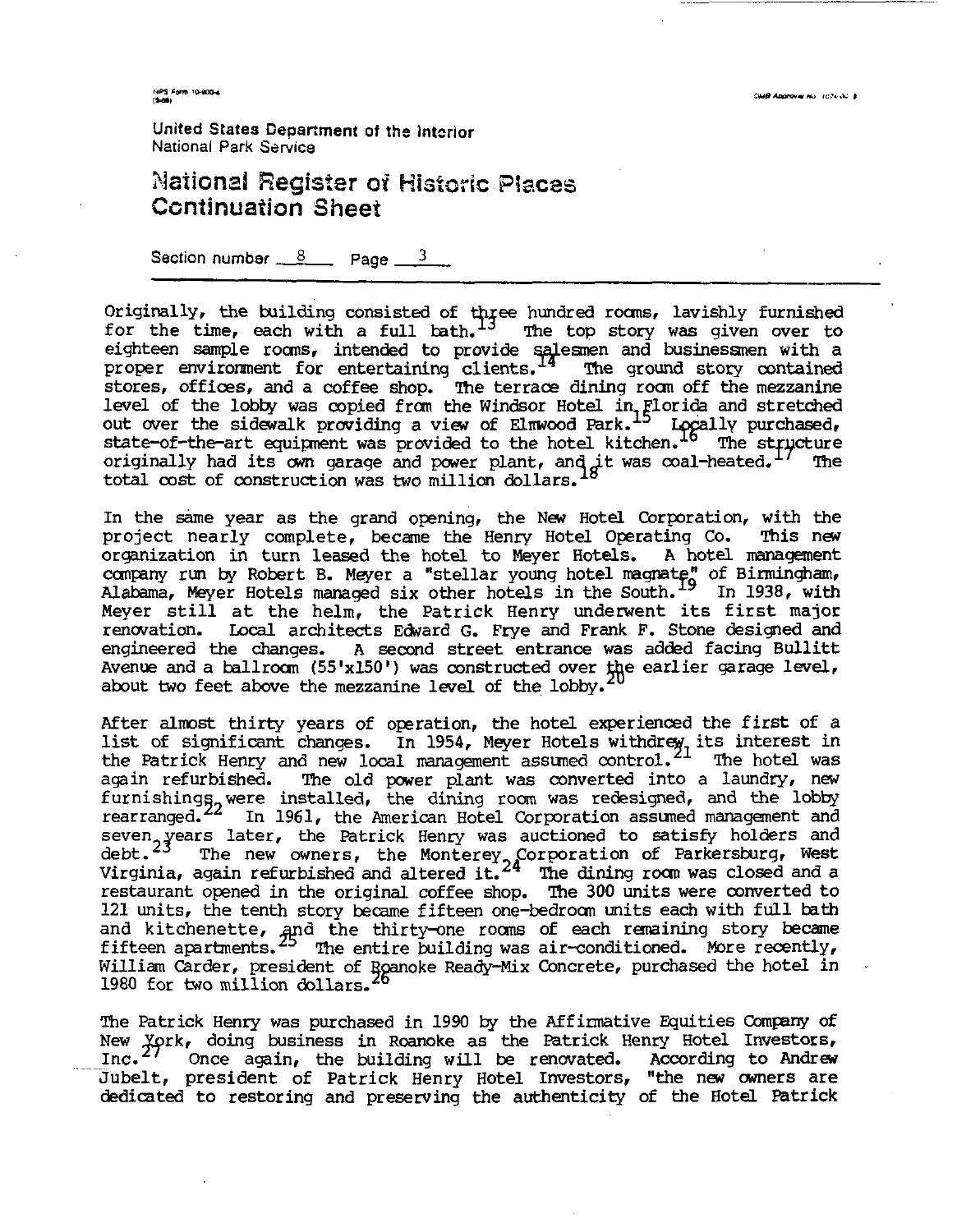14PS Form 10-900-a

**CMB Approval No. 102x3C-8** 

**United States Department of the Interior National Park Service** 

### **?laiionai Register oi Historic** P!scesi **Ccntinuation Sheet**

Section number 8 Page 4

Henry and plan to develop the entire concept around the significant historical quality of the architecture of the hotel. "<sup>28</sup> Over the years, the Patrick Henry was visited by many famous guests including Lillian Carter, Tom Jones, Art Linkletter, Olivia Newton-John, and politician Charles Robb.<sup>29</sup> In 1990 the Patrick Henry Hotel was listed in the local H-1 district of the city of Roanoke.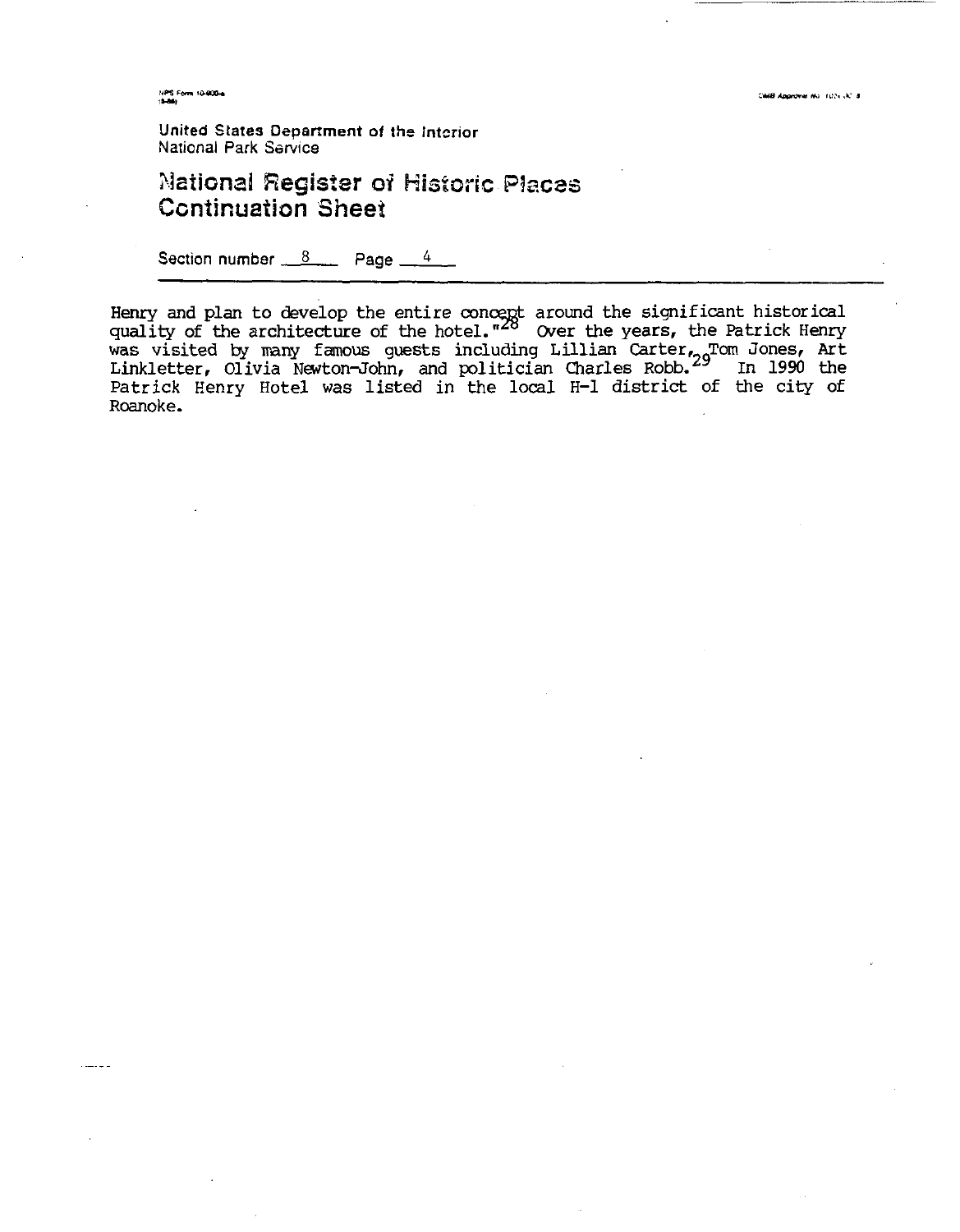NPS Form 10-800-4<br>(5-66)

**United States Department of the lntcrior National Park Ssrvice** 

## **National Register of Historic Places Ccntinuation** *Sheet*

Section number  $8 \times 8$  Page  $5 \times 5$ 

#### HISTORICAL BACKGROUND FOOTNOTES

- 1. All information on the lifetime accomplishments of Willian Wise Boxley comes from Whitwell, W. L. and W. G. Kuthy, National Register of Historic Places Registration Form (NPS 10-900) for the Boxley Building, Roanoke, **VA.** Prepared May 1983.
- 2. The Roanoke Times. 30 November 1936, p. 1.
- 3. Letter from W. W. Boxley as president of the Business Extension Corporation to W. L. Stoddart, 28 Novanber 1923.
- 4. Letter frcm **W.** L. Stoddart to W. W. **Boxley** regarding fee negotiation, 1 Decgnber 1923.
- 5. "William L. Stoddart, A Hotel Architect." The Roanoke Times Special Section. 1925. p. 25.
- 6. "Hotel Patrick Henry Roanoke, Virginia..." The Roanoke Times Special Section. 1925. p. 28.
- 7. The Roanoke Times. 30 November 1936. p. 1.
- 8. Ibid.
- 9. Letter frcm James Stewart & Co. to W. **1,.** Stoddart regarding payment of fees, 27 January 1927.
- 10. The Roanoke Times. Patrick Henry Hotel Section. 12 November 1925.
- 11. Osbourne, Ozzie. "Patrick Henry..." Roanoke Times & World-News. 15 June 1980, Section **D.**
- 12. Ibid.
- 13. The Roanoke Times. Patrick Henry Hotel Section. 12 November 1925.
- 14. World News Monday. 21 April 1975.
- 15. Roanoke News. 5 August 1925.
- . 16. <u>The Roanoke Times</u>. Patrick Henry Hotel Section. 12 November 1925.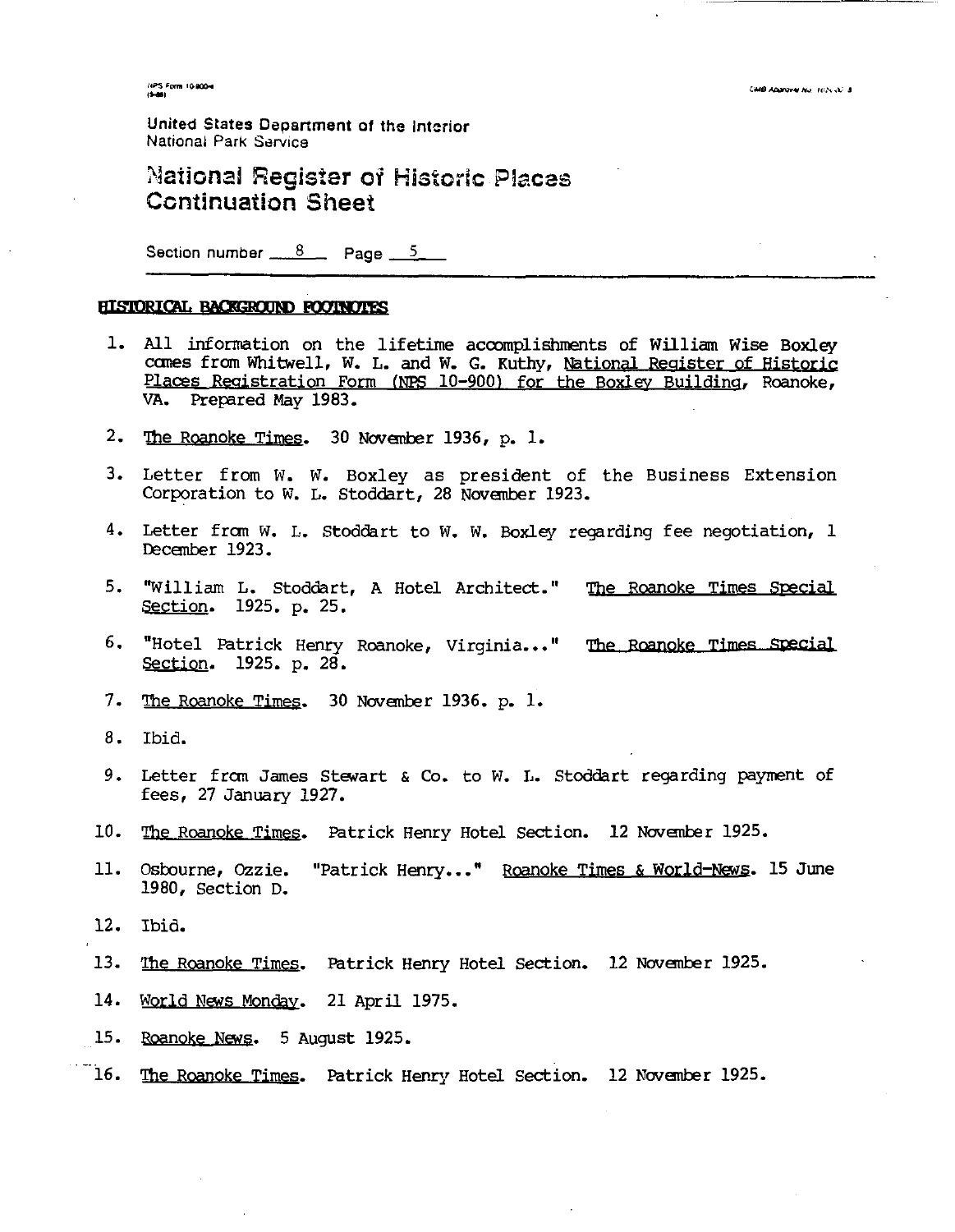11PS Form 10-900-a

### **United States Department of the Interior** National Park **Sarvice**

### **Nationai Register of Mistouic Piaces Ccntinuation** *Sheet*

Section number 8 **Page** 6 **Page** 

- 17. Ibid.
- 18. Ibid.
- 19. Ibid.
- 20. The Roanoke Times. 16 June 1938.
- 21. The Roanoke Times. 21 April 1975.
- 22. World News Mondav. 21 April 1975.
- 23. Ibid.
- 24. Ibid.
- 25. Osbourne, Ozzie, "Patrick Henry..." The Roanoke Times & World-News. 15 June 1980, Section D.
- 26. Ibid.
- 27. Downtown Roanoke, Inc. The Downtown Advocate. July 1990.
- 28. Ibid.

 $\alpha$  ,  $\beta$  ,  $\alpha$  ,  $\beta$ 

29. Osbourne, Ozzie, "Patrick Henry..." The Roanoke Times & World-News. 15 June 1980, Section D.